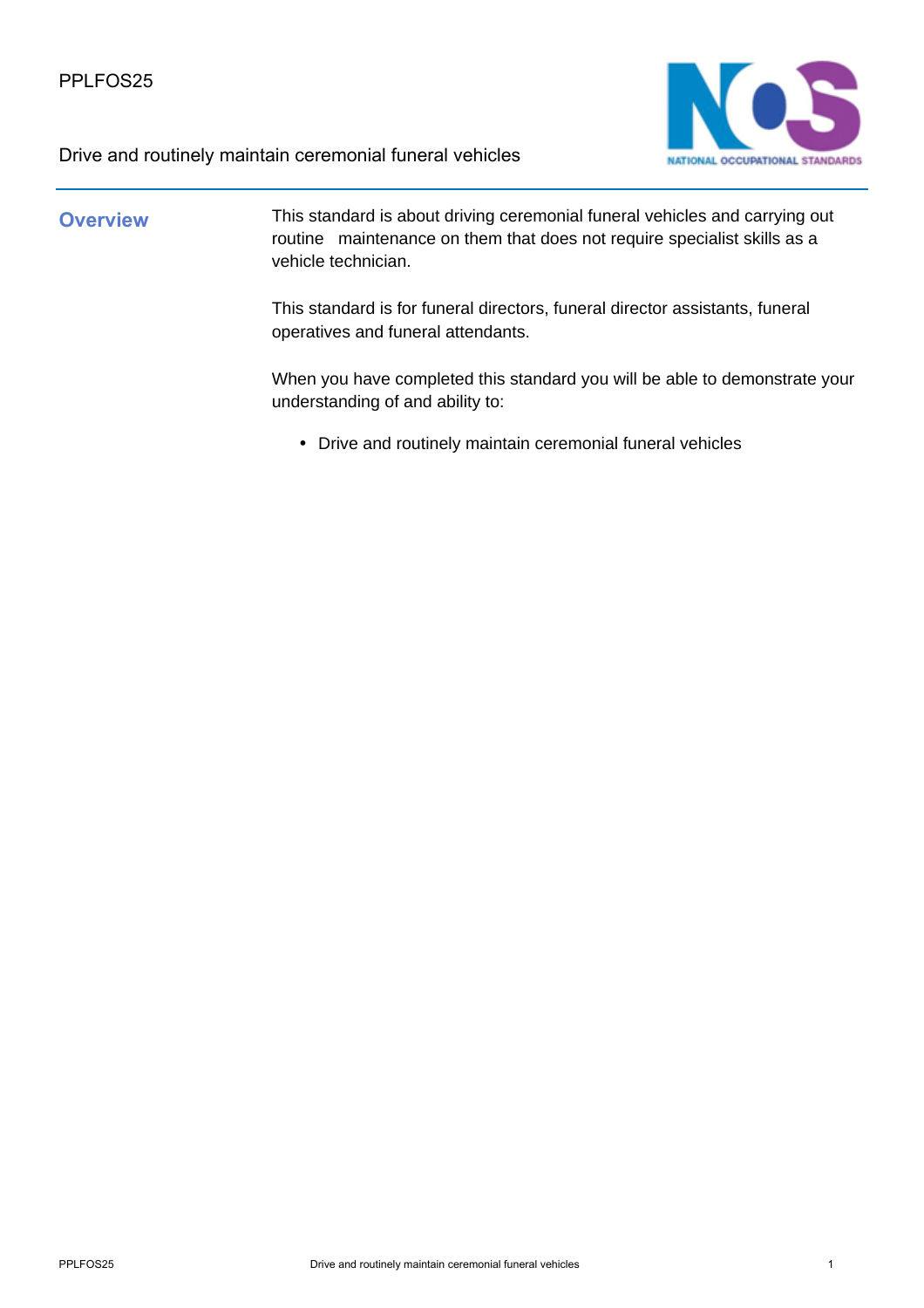

### **Performance criteria**

*You must be able to:*

- 1. check that the condition of the vehicle meets the requirements of relevant legislation, codes of practice and your funeral business' policies and procedures
- 2. check, within the responsibilities of your role, the vehicle adheres to relevant legislation and your relevant driver's licence is current
- 3. confirm that the servicing and maintenance of the vehicle is in accordance with your funeral business' schedule
- 4. make routine maintenance checks on all the vehicles within your responsibility
- 5. keep routine records of vehicle maintenance that are complete and accurate and in accordance with relevant codes of practice, legislation and your funeral business' policies and procedures
- 6. correctly remove items not fixed to the vehicle interior prior to cleaning and replace them after cleaning
- 7. check that personal protective equipment (PPE) and coverings used during cleaning operations are in accordance with relevant codes of practice, legislation and your funeral business' policies and procedures
- 8. select and apply cleaning methods, cleaning and finishing agents that are appropriate and consistent with manufacturers' instructions
- 9. after cleaning, check that vehicles are free from residual cleaning and finishing agents
- 10. dispose of used cleaning agents and waste materials safely in accordance with relevant codes of practice, legislation and your funeral business' policies and procedures
- 11. report faults or damage to the vehicle identified during routine checks and cleaning to appropriate personnel promptly when these occur
- 12. follow your funeral businesses' procedures for instructions about driving rotas
- 13. attend pre-route and funeral plan briefings
- 14. drive safely in accordance with relevant codes of practice, legislation and your funeral business' policies and procedures
- 15. drive the vehicle at a steady pace throughout the journey, avoiding violent braking and acceleration wherever possible
- 16. adhere to the agreed route, timings and cortege formation throughout the planned journey
- 17. use alternative routes when accidents or long delays are known in advance
- 18. explain to mourners the use of seat belts in accordance with relevant codes of practice, legislation and business policies and procedures
- 19. treat mourners and other road users and pedestrians with courtesy and consideration at all times
- 20. confirm that parking areas are available and suitable for access by the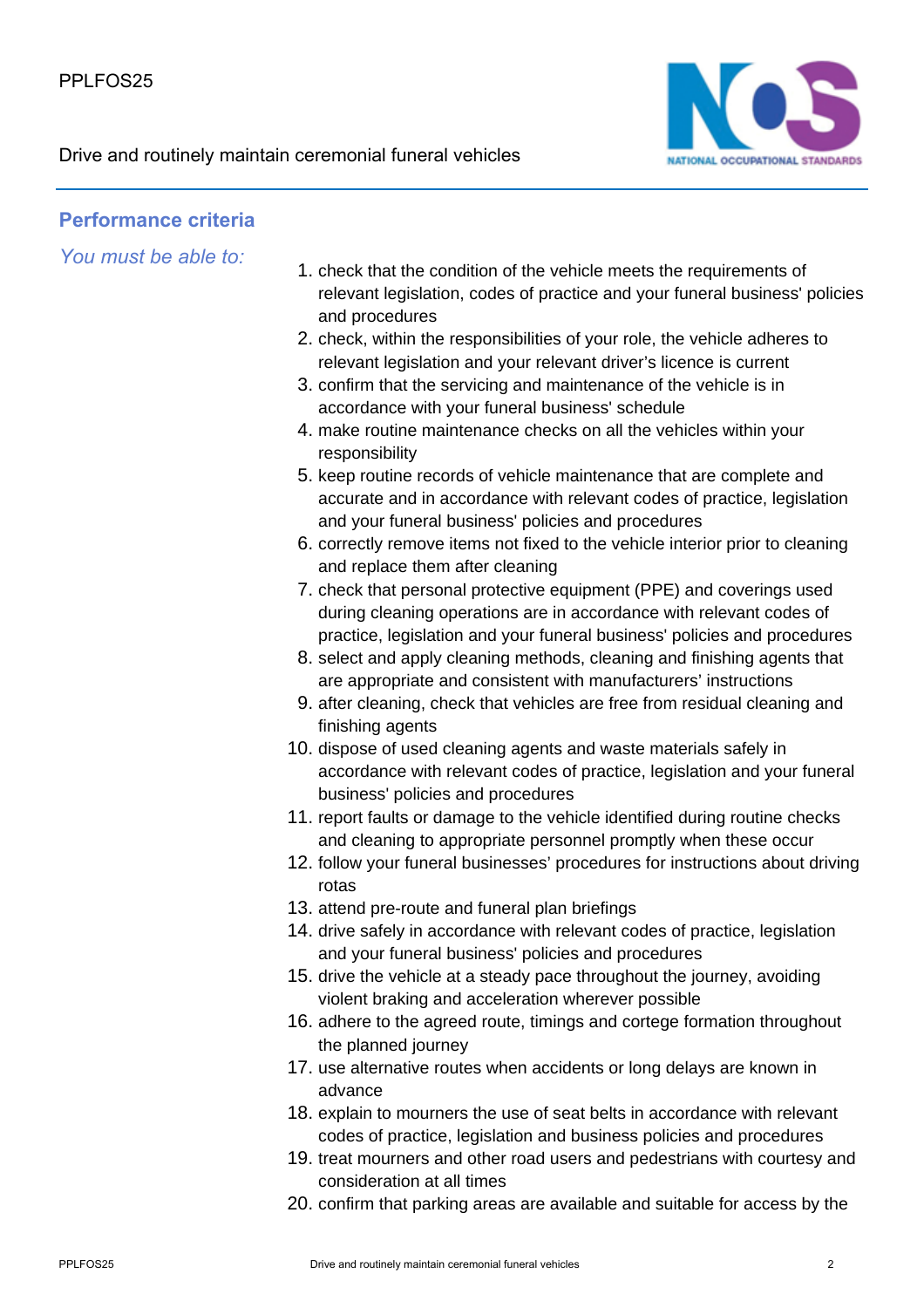

funeral vehicle

21. confirm that the funeral vehicle is secure before leaving it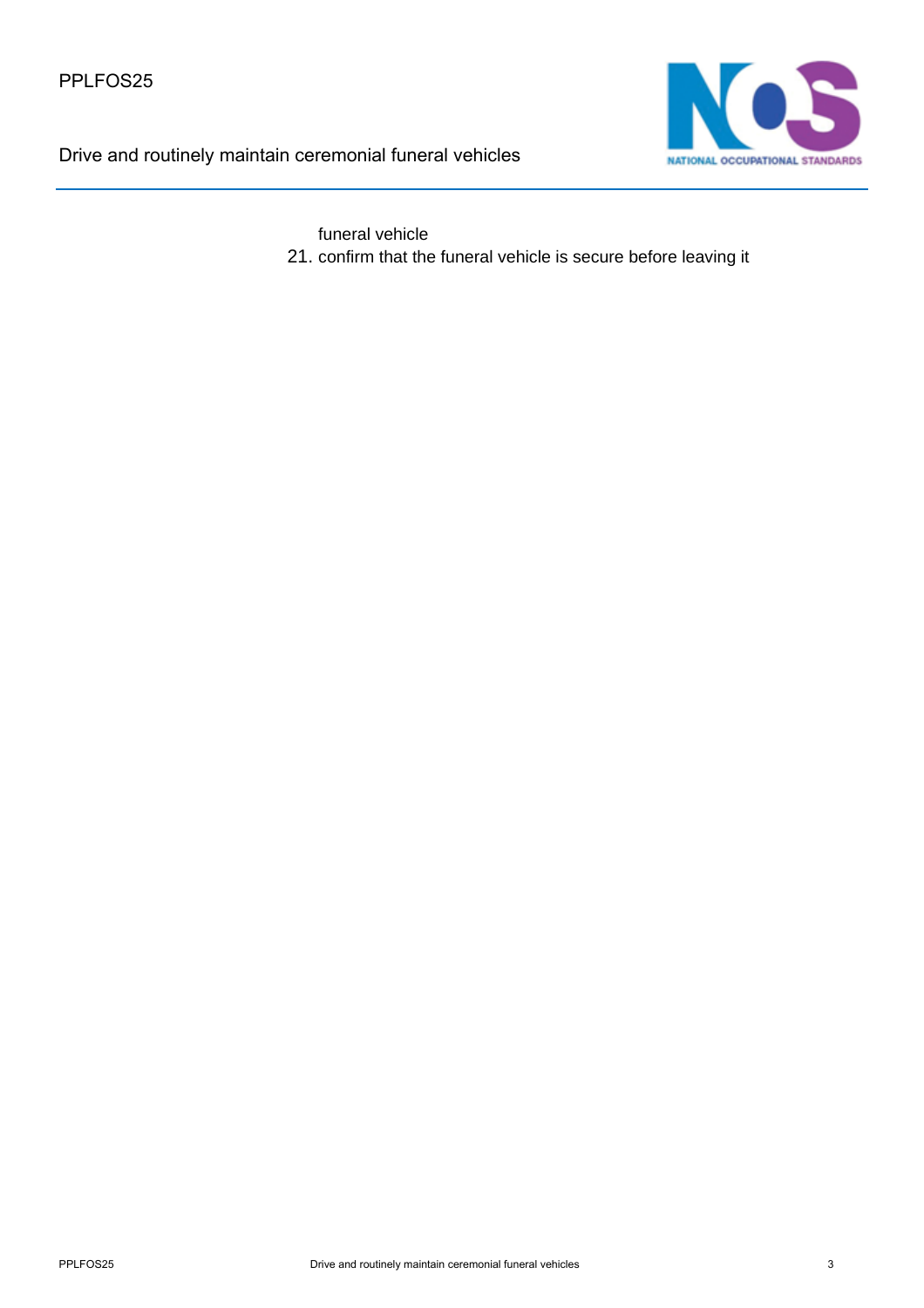

## **Knowledge and understanding**

*You need to know and understand:*

- 1. which relevant legislation, codes of practice and your funeral business' policies and procedures you need to follow when maintaining vehicles
- 2. where to obtain information about tax and insurance on vehicles in your funeral business
- 3. how to check the validity of your own driving licence
- 4. why you need to confirm that the servicing and maintenance of the vehicle is up-to-date
- 5. what routine maintenance checks are carried out on vehicles
- 6. the relevant legislation and your funeral businesses' requirements are for maintaining records of maintenance of vehicles'
- 7. why you need to remove items not fixed to the vehicle interior prior to after cleaning vehicles
- 8. the personal protective equipment (PPE) and coverings to use during cleaning operations
- 9. the cleaning methods, cleaning and finishing agents that are appropriate and where to get instructions about cleaning agents
- 10. why vehicles need to be free of residual cleaning and finishing agents
- 11. why you need to dispose of used cleaning agents and waste materials safely
- 12. who to report faults or damage to the vehicle that are identified during routine checks and cleaning
- 13. how to follow your funeral businesses' procedures for instructions about driving rotas
- 14. when pre-route and funeral plan briefings are held in your funeral business
- 15. the legislation to follow and your funeral business' policies and procedures for driving safely
- 16. why you are required to drive the vehicle at a steady pace throughout the journey, avoiding violent braking and acceleration wherever possible
- 17. the information to follow to assist you in adhering to the agreed route, timings and cortege formation
- 18. how to obtain advance information about incidents and long delays on the planned route
- 19. why you need to explain to mourners to use seat belts
- 20. how to treat mourners and other road users and pedestrians with courtesy and consideration
- 21. how to confirm that parking areas are available and suitable for access by the funeral vehicle
- 22. why you need to confirm that the funeral vehicle is secure before leaving it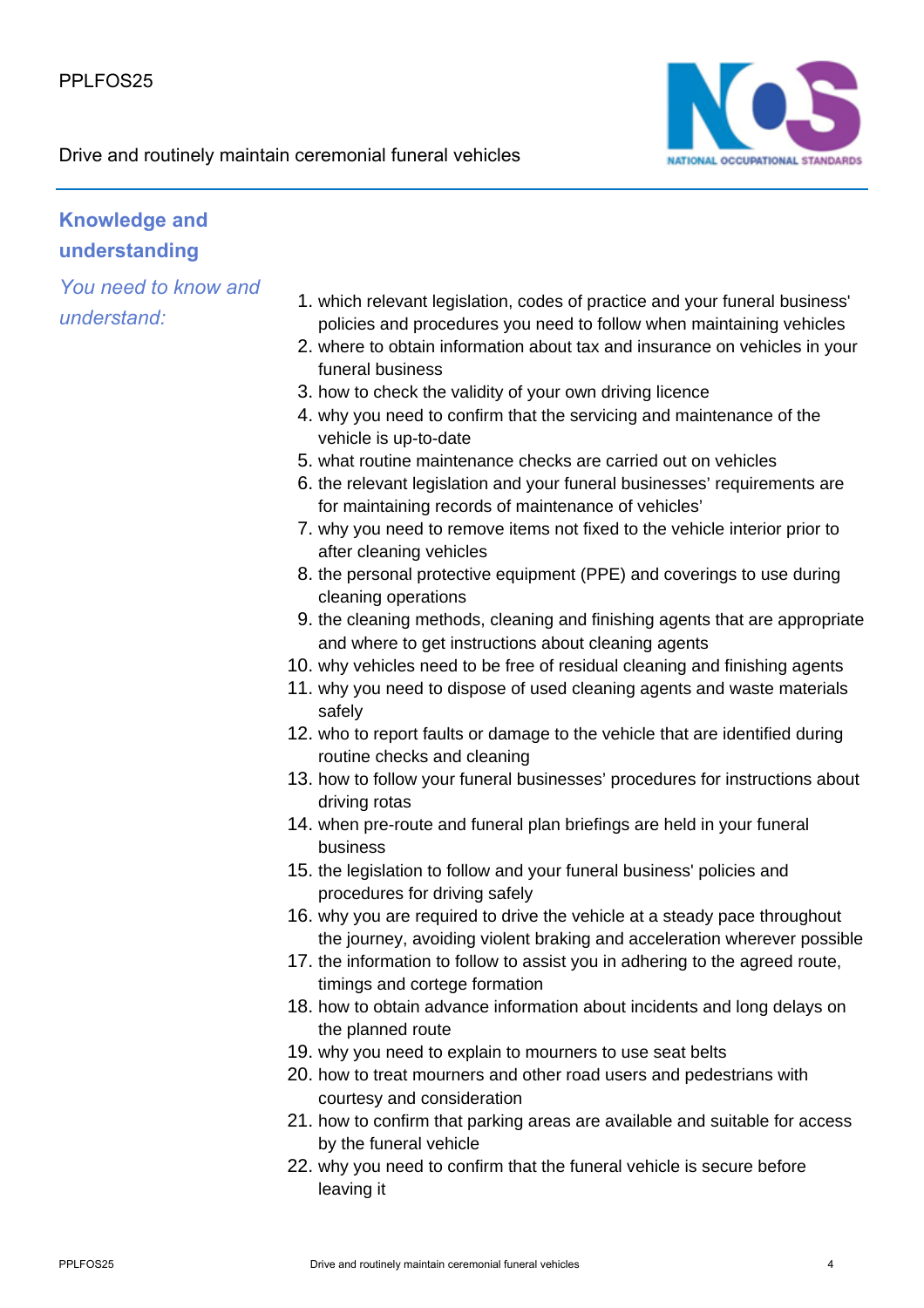

**Scope/range** 1. Methods of examination: 1.1. visual

- 1.2. functional
- 2. Consumable items:
- 2.1. for cleaning the vehicle
- 2.2. for disinfecting the vehicle
- 2.3. for lighting the vehicle
- 2.4. for heating the vehicle
- 2.5. Fuel for vehicle
- 2.6. lubricants for vehicle
- 3. Requirements:
- 3.1. legal
- 3.2. functional
- 4. Records:
- 4.1. records of vehicle inspections
- 4.2. maintenance schedule
- 4.3. legal documents

When cleaning funeral vehicles, you must show that you can achieve the outcome when dealing with each of the following:

- 1. Methods:
- 1.1. manual
- 1.2. machine assisted
- 2. Cleaning and finishing agents for:
- 2.1. interior
- 2.2. exterior
- 3. Funeral vehicles:
- 3.1. interior
- 3.2. exterior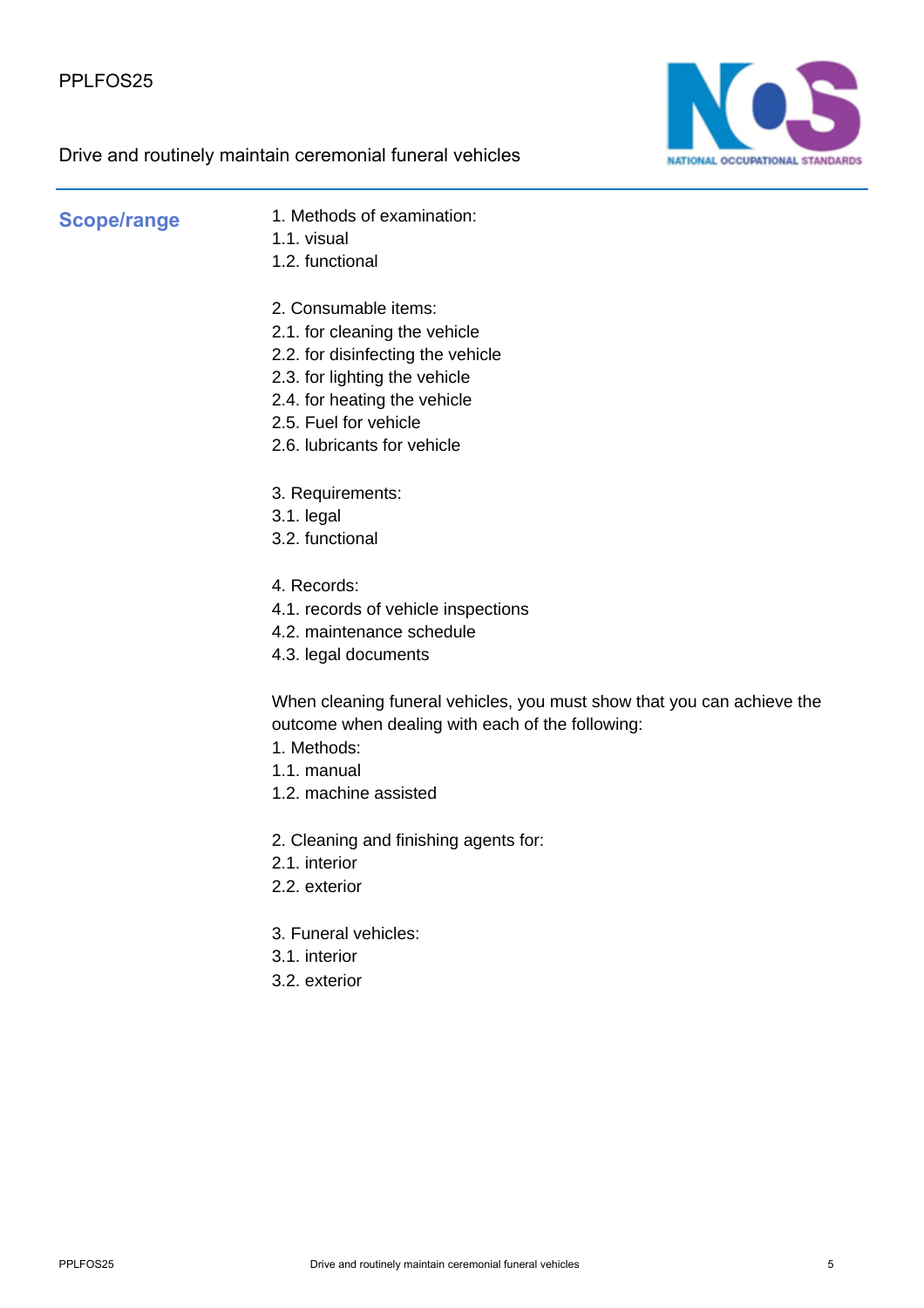

### **Links to other NOS** The standards in the funeral operations suite should be complemented by pan-sector standards such as working relationships, business, administration and resource management, as well as any other specific requirements of the employer